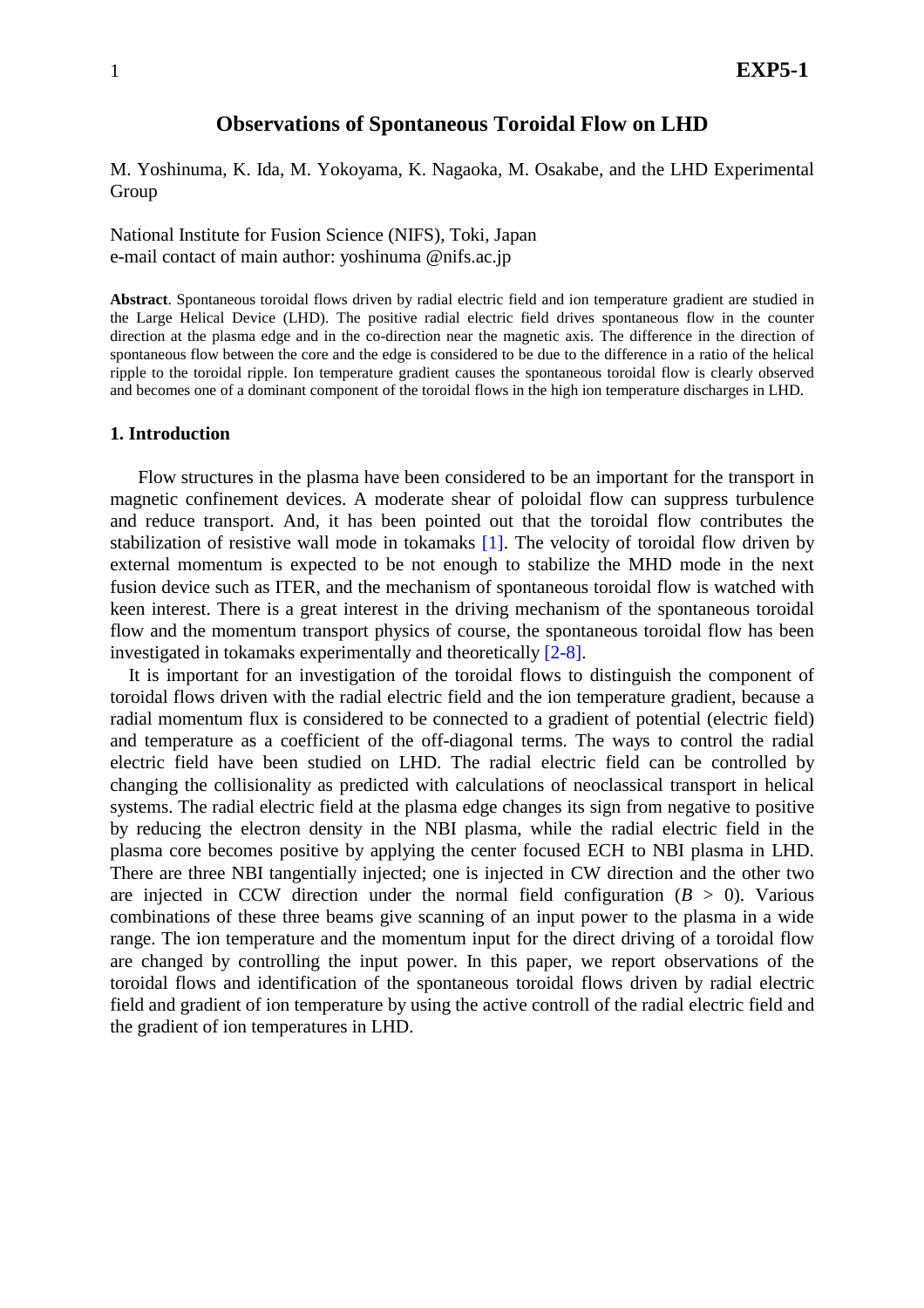#### **2. Observations of a NBI driven toroidal flow**

Profiles of a toroidal flow driven by the injection of neutral beams are described in this section before the sections where the spontaneous flows are described in. The profiles of the toroidal flows are measured by the charge exchange spectroscopy (CXS) with toroidal lines of sight. The CXS has been used to measure the profiles of ion temperature, toroidal flow velocity, and impurity in neutral beam heated plasmas in LHD. The light emitted from the carbon impurity by a charge exchange between a fully ionized carbon in the plasmas and the neutral beam, which is perpendicularly injected into the plasma and has beam energy of 40 keV, is used for the CXS measurement.

Three neutral beams are injected tangentially into the plasma with the magnetic axis *R*ax of 3.75 m, the magnetic field strength *B* of 2.64 T, the pitch parameter γ of 1.254 and the canceling rate of the quadrupole field  $B<sub>q</sub>$  of 100%. Figure shows the radial profiles of the toroidal flow velocity in the plasma with the case of co-injected (parallel to the equivalent toroidal plasma current), counter-injected (anti-parallel to the equivalent toroidal plasma current), and balance-injected of tangential NBI. The torque of the tangential NBI is almost zero in the balance-injected NBI case. The toroidal flow in the counter-direction, which is observed whole the major radius in the plasma with balance-injected NBI, shows the existence of a spontaneous component. The large velocity of a toroidal flow is observed in the co-injected NBI case and counter-injected NBI case. The toroidal flow near the magnetic axis depends on the direction of the combinations of the NBIs, while no significant change of toroidal flow is observed near the plasma edge. It is suggested that the NBI driven toroidal flow is small near the plasma edge, because of the strong helical ripple and small deposition of the NBI power near the plasma edge. Therefore the effect of the radial electric field and ion temperature gradient on the spontaneous flow becomes more visible near the plasma edge.



*FIG. 1. Profiles of toroidal flow velocity in the plasma with co-injected NBI (circle), counter-injected NBI (square), and balanced-injected NBI (triangle).*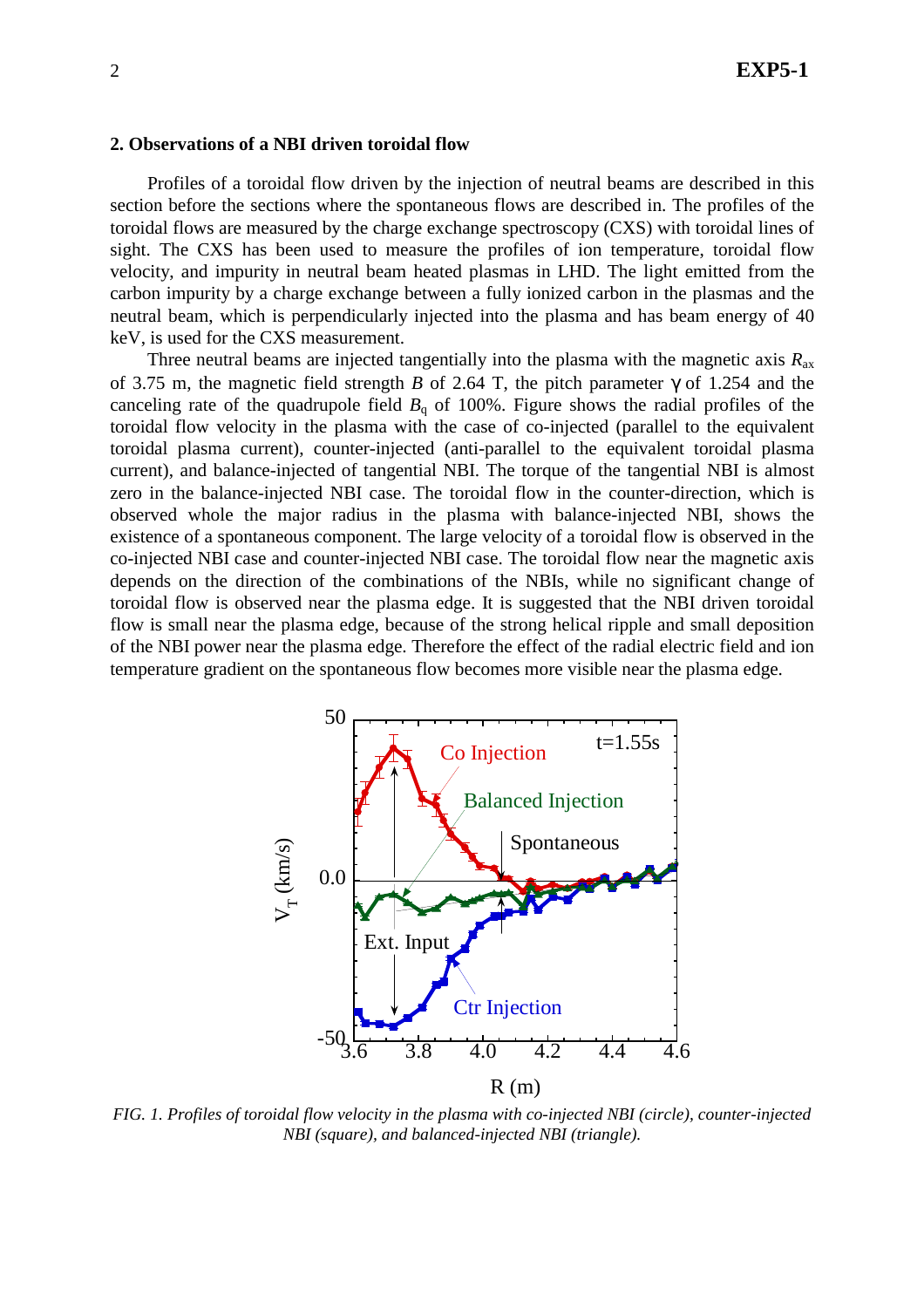#### **3. Observations of Spontaneous Flows**

### **3.1.** *E***r driven flow at the plasma edge**

The spontaneous toroidal flow is expected to be driven by the coupling of ExB force and viscosity tensor. The viscosity tensor re-directs some fraction of ExB poloidal flows into the direction of minimum gradient of magnetic field strength, and the toroidal component of the flow will be produced. A radial electric field can be controlled by changing collisionality as predicted with the calculation of a neoclassical transport in helical systems independently of the direction of the toroidal flow externally driven by the NBIs.

To investigate the relation between the spontaneous toroidal flows and the radial electric field, we performed density scan experiments and control the radial electric field actively. The electron density is controlled with gas-puffing into the NBI plasma with  $R_{ax}=3.6$  m,  $B=1.5$  T,  $\gamma$ =1.174, and  $B_q$ =100%. Figure 2 (a) and (b) shows the radial profiles of the radial electric field *E*r and toroidal flow velocity, respectively, near the plasma edge. The component of troidal flow driven by NBIs is very small near the plasma edge, and this is favorable to observation of the toroidal flow driven by the radial electric field. The radial electric field changes its sign from positive (ion root) to negative (electron root) associate with the increasing of electron density at the plasma edge. The magnitude of the toroidal flow in the counter direction increases when the *E*r changes from negative to positive as shown in Fig.2 (b). Figure 3 shows the dependence of the toroidal flow on the radial electric field at the plasma edge (R=4.4m). The positive *E*r drives the toroidal flow into the counter-direction, and this is consistent with the experiment in CHS where the spontaneous toroidal flow in the counter direction appears associated with the transition from the ion root with small negative *E*r to the electron root with large positive  $E_r$  [9]. It should be noted that the direction of the spontaneous flow driven by the radial electric field is opposite to that in tokamaks. This is because the viscosity tensor re-directs some fraction of *E*x*B* flows into a direction of minimum-gradient of magnetic field strength *B* which is along to the helical symmetry. A projection of the minimum-gradient-*B* direction to a parallel-direction is opposite to that in tokamaks in which the pitch angle of minimum-gradient-*B* is zero. If the helical ripple is small as comparable as toroidal ripple, the direction of the spontaneous flow driven by an *E*r will be expected to behave like tokamaks. The ratio of the helical ripple to the toroidal ripple  $\varepsilon_h/\varepsilon_t$  is 4.17 at *R*=4.35 m in this experiment.



*FIG. 2. Profiles of radial electric field and toroidal flow velocity near the plasma edge in the case of an ion root (squares) and an electron root (circles and triangles).*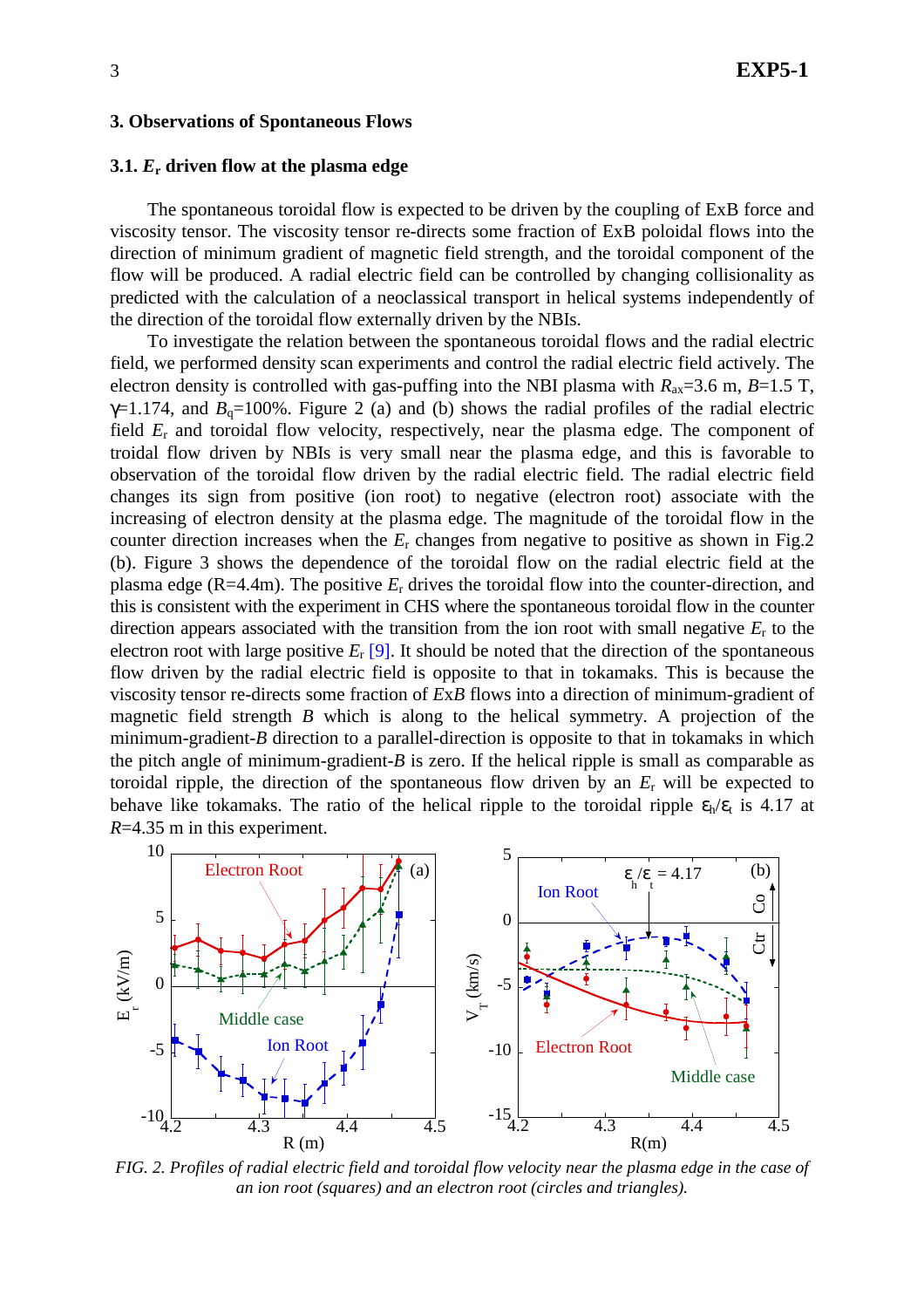

*FIG. 3. Dependence of toroidal flow velocity on the radial electric field at the plasma edge (R=4.4m). The data shown in Fig.2 are plotted as the larger symbols.* 

#### **3.2.** *E***r driven flow near the plasma core**

How about the spontaneous toroidal flow driven by radial electric field near the plasma core where the helical ripple is small as comparable as the toroidal ripple? We have tried to observe the spontaneous toroidal flow driven with positive *E*r near the plasma core by using the formation of electron ITB. The improvement of electron heat transport near the magnetic axis (electron ITB) is observed in various helical systems by applying the center focused ECH to the low density plasma [10-12]. When the transition to the electron ITB takes place, the positive radial electric field is produced in the plasma core.

The experiments are performed in the plasma with  $R_{ax}=3.6$  m,  $B=1.5$  T,  $\gamma=1.174$ , and  $B<sub>q</sub>=100$  %. The tangential NBI is balanced to make the NBI driven toroidal flow to be minimized in the plasma core. Figure 4 shows the radial profiles of the electron temperature. The loccal peaked profile is observed in the electron temperature is observed during the ECH pulse ( $t=1.3-1.8$  sec) while the ion temperature at the center of the plasma is 0.9 keV and there is no significant change in the ion temperature during the ECH pulse. Associated with the transition to the electron ITB, which is characterized by the peaked electron temperature, a large positive radial electric field appears in the plasma core [10] as predicted by neoclassical theory. The toroidal flow in the co-direction during the ECH is clearly observed near the plasma core as shown in Fig.5. The direction of the spontaneous toroidal flow near the magnetic axis is parallel to the direction of  $\langle E_r \times B_\theta \rangle$  drift, which is in contrast to the spontaneous toroidal flow anti-parallel to the direction of  $\langle E_r \times B_\theta \rangle$  drift near the plasma edge as mentioned in the section 3.1. There is a difference in the direction of the toroidal flow driven by the positive *E*r between the direction near the plasma core and that at the plasma edge. The ratio of the helical ripple to the toroidal ripple  $\varepsilon_h/\varepsilon_t$  is 1.15 at  $R=3.85$  m. This result shows that the positive electric field drives the toroidal flow in the co-direction in the plasma core where the modulation of the magnetic field due to helical ripple is comparable to that due to toroidal effect  $(\epsilon_h \sim \epsilon_t)$ . In tokamak, in which the toroidal effect is dominant, the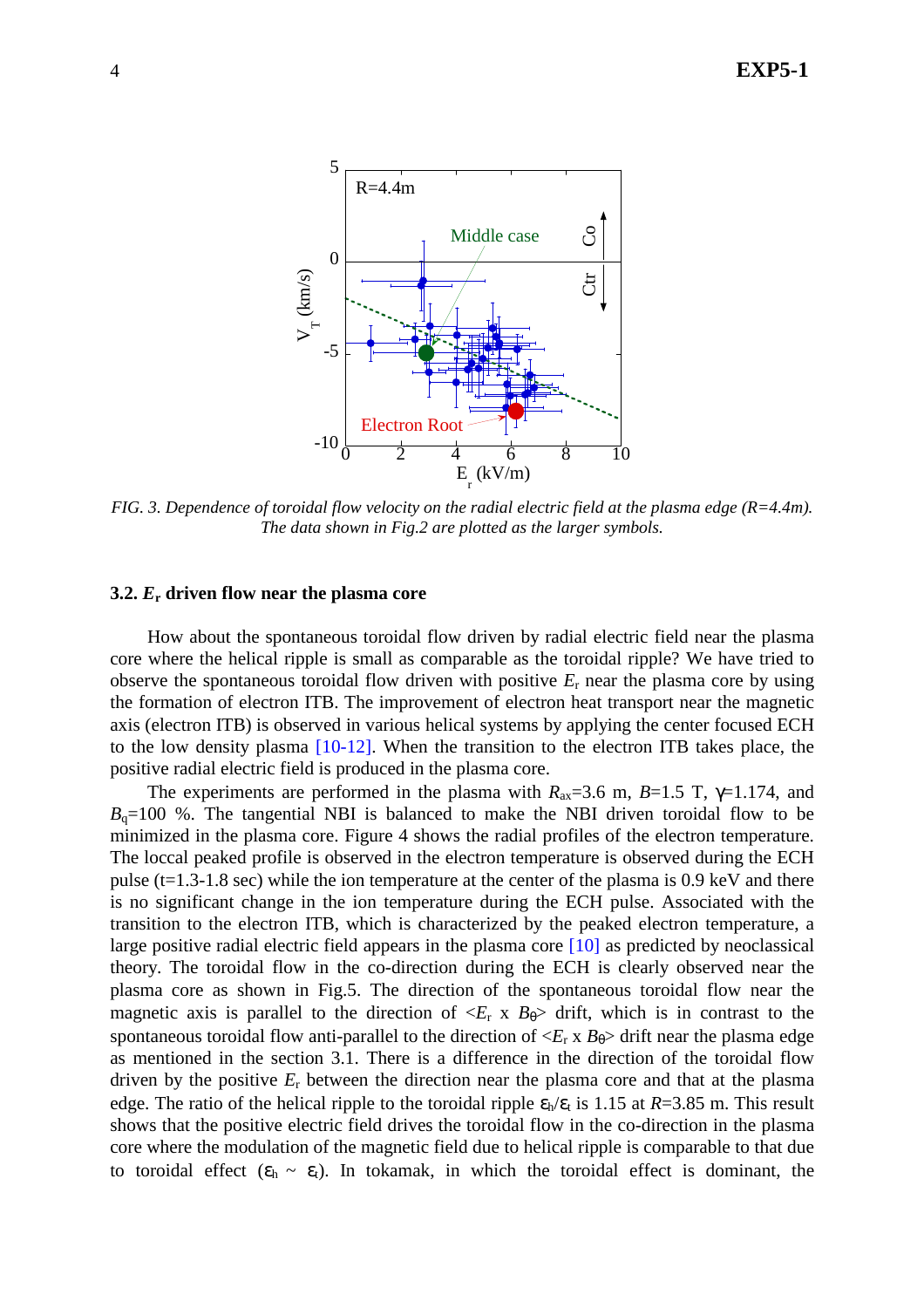spontaneous toroidal flow in the counter direction is observed in the plasma with negative *E*<sup>r</sup> as reported in JFT-2M [3]. The spontaneous toroidal flow becomes most significant in the ITB region where the strong negative  $E_r$  appears  $[13]$ . The direction of the spontaneous toroidal flow in tokamaks is parallel to the direction of  $\langle E_r \times B_\theta \rangle$  drift.



*FIG. 4. Radial profiles of electron temperatures in the plasma with (circle) and without (square) ECH.* 



*FIG.5. Radial profiles of toroidal flow velocity in the plasma with (circle) and without (square) ECH.* 

#### **3.3. Ion temperature gradient driven flow**

 It has been observed that the toroidal flow driven in the direction anti-parallel to the injected NBI in high ion temperature discharges in LHD. The direction of the toroidal flow can not be explained with the effect of the radial electric field described above. Then we tried to observations of the toroidal flow with the changing of the gradient of the ion temperature.

The gradient of the ion temperature is changed whit the control of the heating power of the plasma ( $R_{ax}$ =3.75 m,  $B$ =2.64 T,  $\gamma$ =1.254,  $B_q$ =100 %) while the line averaged electron density of  $1x10^{19}$  m<sup>-3</sup> is kept constant during the discharge and there is no significant change of the *E*r. Figure 6 (a) and (b) shows the profiles of the ion temperature and toroidal flow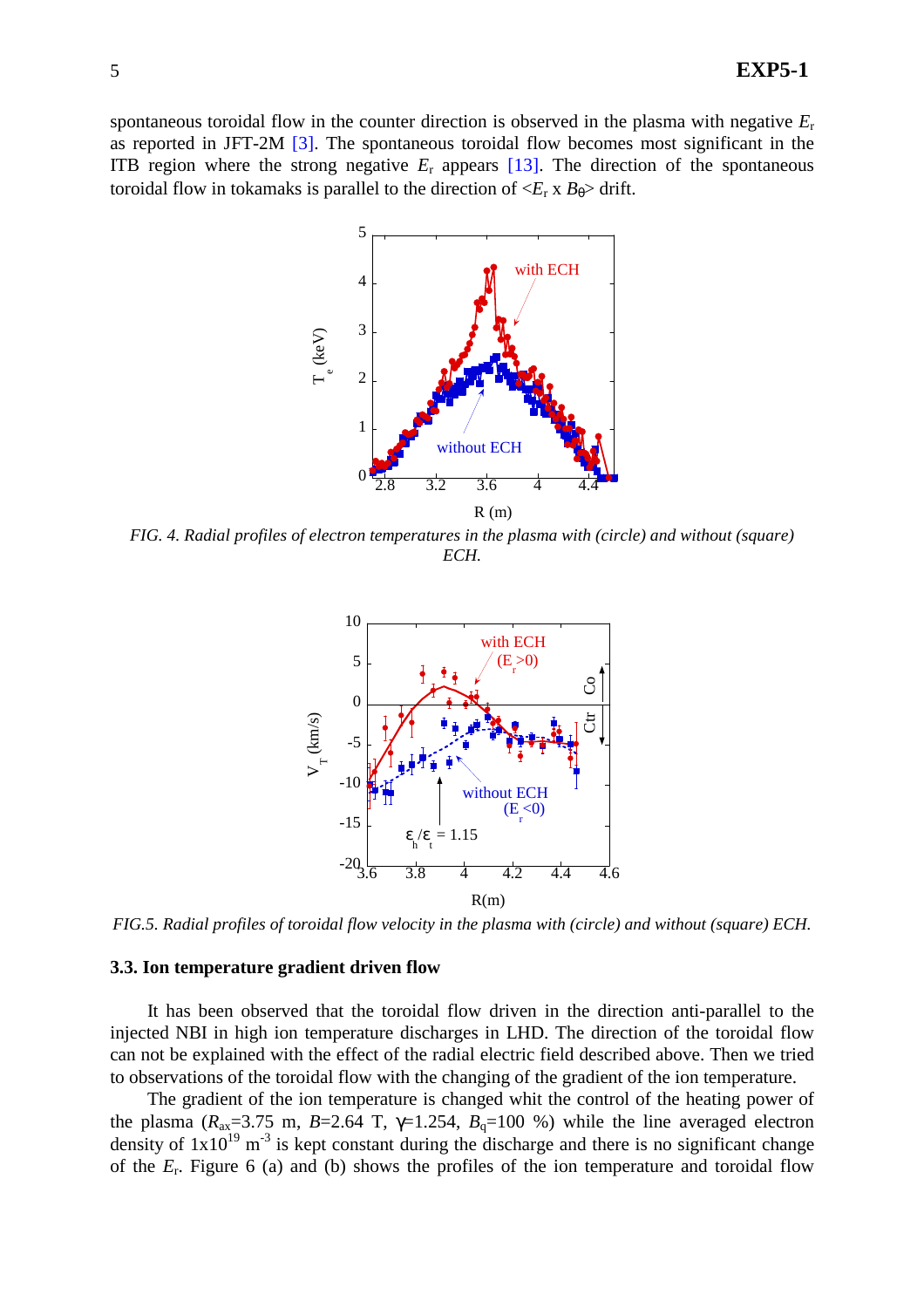velocity, respectively, when the number of the heating sources is changed. Steep gradient of ion temperature is produced by increasing the heating power as shown in Fig. 6 (a). The profile of the toroidal flow velocity clearly changes around the *R*=4.3 m as shown in Fig. 6 (b). The toroidal flow in the co-direction is increased with a proportionality factor of 4.3 km/s / 1 keV/m associated with the increasing of ion temperature gradient.

The dependence of the toroidal flow velocity  $V<sub>T</sub>$  on the ion temperature gradient is shown in Fig.7. The offset, finite value of  $V_T$  without the gradient of  $T_i$ , is considered to be due to the other driving terms of the spontaneous toroidal flow besides the ion temperature gradients, such as density gradients and radial electric field described above. The direction of the grad-*T*<sup>i</sup> driven flow is anti-parallel to that of tokamaks observed at ITB [5, 6] and is parallel to that observed in ICRF and ohmic H-mode on Alcator C-Mod [6]. There is strong connection between toroidal flow and  $E_r$  in tokamaks, it is considered to be difficult to distinguish between an effect of grad- $T_i$  and an effect of  $E_r$ . The toroidal flow driven by the ion temperature gradient is clearly observed in large helical device.



*FIG.6. Radial profiles of (a) ion temperature and (b) toroidal flow velocity with changing the heating power.* 



*FIG. 7. Dependence of toroidal flow velocity on the gradient of the ion temperature at the plasma edge (R=4.35m).*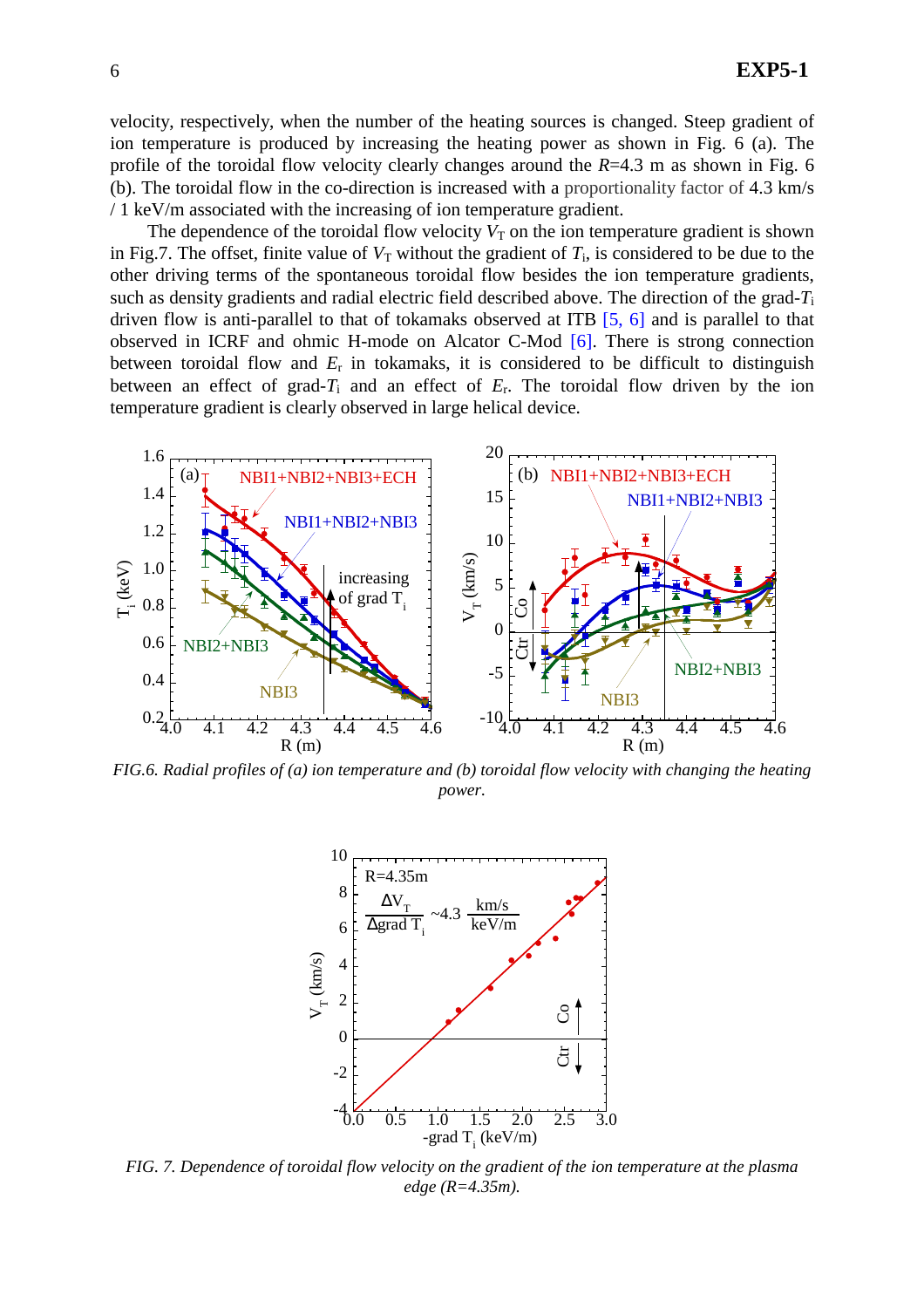### **4. Understandings of the flow profile in High** *T***i plasma**

We have observed the effect of the radial electric field, ion temperature gradient and the injection of NBI on the toroidal flows and we can understand the profiles of toroidal flow observed in a high ion temperature discharges. Figure 8 shows the radial profiles of the ion temperature and the toroidal flow velocity in the discharge achieved the high ion temperature with a steep gradient of the ion temperature at the mid radius of the plasma. The plasma is produced with  $R_{ax}=3.6$  m,  $B=2.85$  T,  $\gamma=1.254$ , and  $B_q=100$  % and sustained with the perpendicularly injected neutral beam. The ion temperature at the plasma center increases after the injection of the counter dominant tangential NBIs as shown in Fig.8 (a). The toroidal flow is driven into the counter-direction by the tangential NBIs near the plasma center. It is noted that the toroidal flow is driven in the co-direction around the  $R=4.2$  m. The direction is anti-parallel to the direction of the torque of the NBIs, The gradient of the ion temperature changes from 2.4 keV/m to 5.7 keV/m by injection of the tangential NBIs at *R*=4.2 m. The toroidal flow driven in the co direction around the *R*=4.2 m is considered to be the troidal flow driven with the difference of the ion temperature gradient of the 3.3keV/m. The difference of the flow velocity at the  $R=4.2$  m is consistent with the flow velocity of 14 km/s expected with the ion temperature gradient and the proportionality factor shown in Fig.7. Small change of the toroidal flow into the counter direction at the plasma edge is considered to be due to the change of the radial electric field from negative to positive. The spontaneous flow driven by a gradient of an ion temperature becomes one of a dominant component of the toroidal flow in the high ion temperature discharges in LHD.



*FIG.8. Radial profiles of (a) ion temperature and (b) toroidal flow velocity before (square) and after (circle) the NBI injection in the high ion temperature discharge.* 

## **5. Summary**

The spontaneous toroidal flows driven by the radial electric field and the gradient of ion temperature are observed in LHD. The positive radial electric field drives spontaneous flow in the counter direction near the plasma edge and in the co direction near the plasma core. The difference in the direction of spontaneous flow between core and edge is considered to be due to the difference in the ratio of the toroidal effect to the helical ripple. The spontaneous toroidal flow driven by the radial electric field is parallel to that observed in tokamaks in the